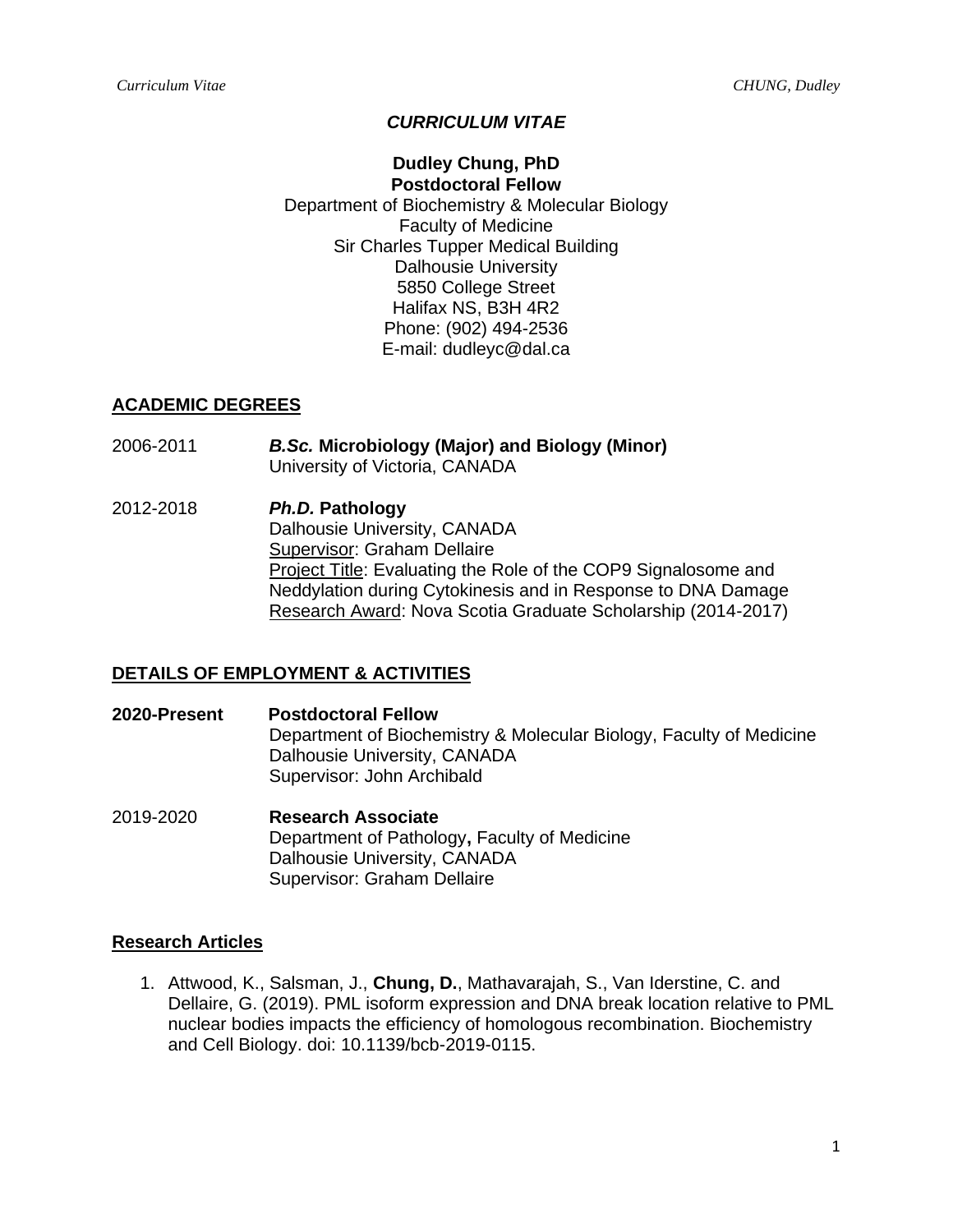- 2. **Chung, D.**, Salsman, J. and Dellaire, G. (2019). Inhibition of neddylation induces mitotic defects and alters MKLP1 accumulation at the midbody during cytokinesis. Cell Cycle. 18(10): 1135-1153.
- 3. Baranes-Bachar K., Levy-Barda, A., Oehler, J., Reid D.A., Soria-Bretones, I., Voss, T.C., **Chung, D.**, Park, Y., Liu, C., Yoon, J-B., Dellaire, G., Misteli, T., Huertas, P., Rothenberg, E., Ramadan, K., Ziv, Y., and Shiloh, Y. (2018). The ubiquitin E3/E4 ligase UBE4A adjusts protein ubiquitylation and accumulation at sites of DNA damage, facilitating double-strand break repair. Molecular Cell. 69: 866-878.
- 4. Salsman, J., Stathakis, A., Parker, E., **Chung, D.**, Anthes, L.E., Koskowich, K.L., Lahsaee, S., Gaston, D., Kukurba, K.R., Smith, K.S., Chute I.C., Léger, D., Frost, L.D., Montgomery, S.B., Lewis, S.M., Eskiw, C. and Dellaire, G. (2017). PML nuclear bodies contribute to the basal expression of the mTOR inhibitor DDIT4. Scientific Reports. 7: 45038.
- 5. Ramdzan, Z.M., Ginjala, V., Pinder, J.B., **Chung, D.**, Donovan, C.M., Kaur, S., Leduy, L., Dellaire, G., Ganesan, S., and Nepveu, A. (2017). The DNA repair function of CUX1 contributes to radioresistance. Oncotarget. 8(12): 19021-19038.
- 6. Yuki, K.E., Eva, M.M., Richer, E., **Chung, D.**, Paquet, M., Cellier, M., Canonne-Hergaux, F., Vaulont, S., Vidal, S. and Malo, D. (2013). Suppression of hepcidin expression and iron overload mediate salmonella susceptibility in ankyrin 1 ENUinduced mutant. PLOS ONE. 8(2): e55331.

# **Review Articles**

1. **Chung, D.** and Dellaire, G. (2015). The role of the COP9 signalosome and neddylation in DNA damage signaling and repair. Biomolecules. 5(4): 2388-2416.

## **Abstracts, presentations and scientific conferences:**   *Platform presentations:*

- 1. **Chung, D.** and Dellaire, G. (2019). Genome Editing with CRISPR-Cas9. Genomics in Medicine – Emerging Technologies and Bioinformatic Challenges. Halifax, Canada. December 2019.
- 2. **Chung, D.** (2019). Inhibition of neddylation induces mitotic defects and alters MKLP1 accumulation at the midbody during cytokinesis. Pathology Research Day. Halifax, Canada. April 2019.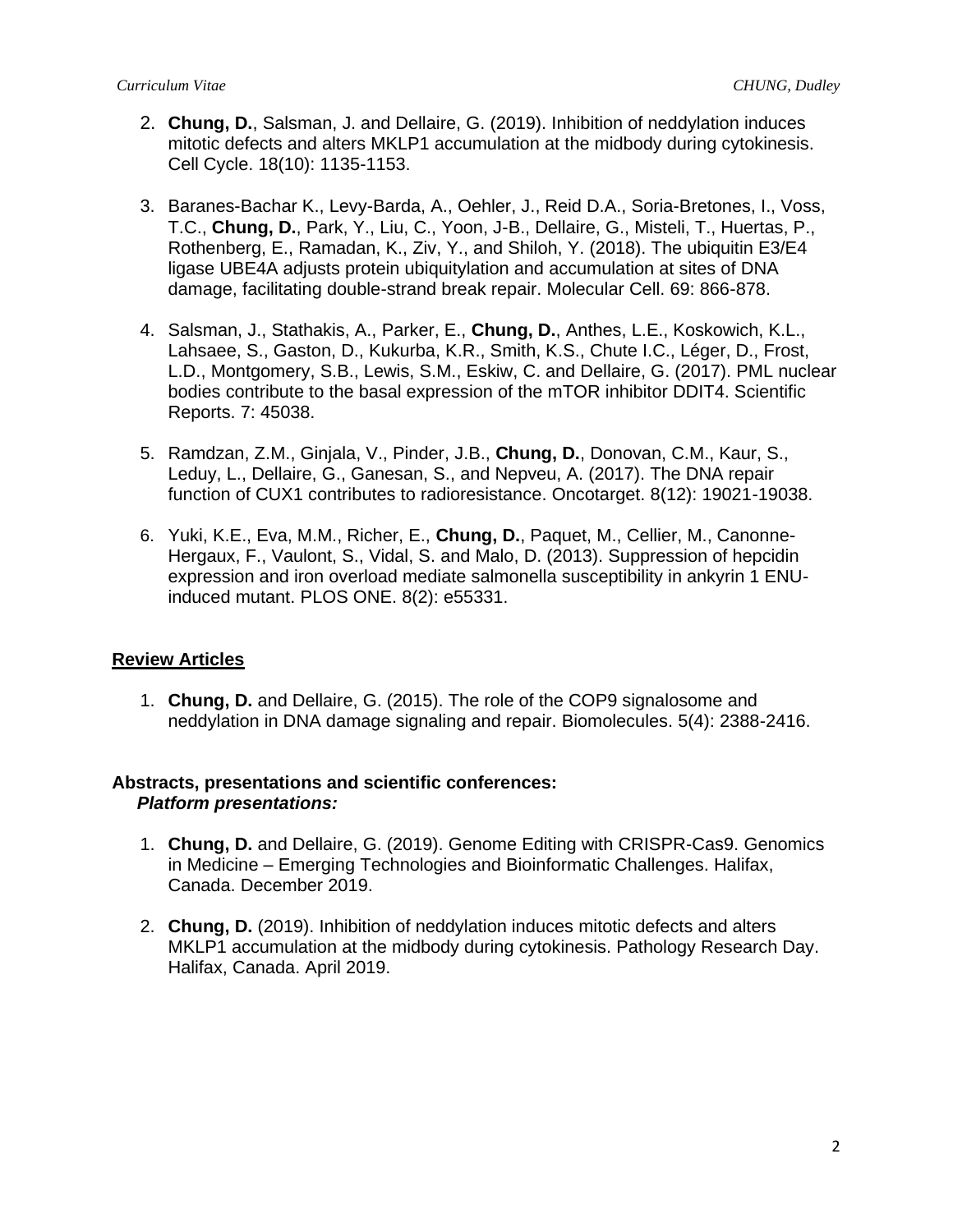### *Abstracts and Poster Presentations:*

- 1. Salsman, J., Attwood, K., **Chung, D.**, Mathavarajah, S., Eskiw, C. and Dellaire, G. (2019). PML Nuclear Bodies as Regulatory Hubs for the Transcription and Repair of Chromosomal Domains. Keystone Symposia – 3D Genome: Gene Regulation and Disease. Banff, Canada. March 2019.
- 2. **Chung, D.** and Dellaire G. (2018). Evaluating the Role of the COP9 Signalosome and Neddylation during Cytokinesis and in Response to DNA Damage. Beatrice Hunter Cancer Symposium. Halifax, Canada. November 2018.
- 3. **Chung, D.** and Dellaire, G. (2017). Investigating the role of Neddylation in Cytokinesis. Pathology Research Day. Halifax, Canada. May 2017.
- 4. **Chung, D.**, Koskowich, K., Pinder, J., Salsman, J., O'Brien, S., McCormick, C. and Dellaire G. (2016). Kaposi's Sarcoma-associated Herpesvirus (KSHV) Protein ORF45 Interacts with Promyelocytic Leukemia Protein. Beatrice Hunter Cancer Symposium. Halifax, Canada. November 2016.
- 5. **Chung, D.** and Dellaire, G. (2015). Investigating the Biological Role of the COP9 Signalosome Subunit 6 Interaction with the Promyelocytic Leukemia (PML) Protein. Pathology Research Day. Halifax, Canada. May 2015.
- 6. **Chung, D.** and Dellaire, G. (2014). Does PML Regulate Protein Function through the COP9 Signalosome?. Pathology Research Day. Halifax, Canada. May 2014.

## **Other Academic Employment**

BC Cancer Agency. Vancouver, CANADA January 2011 – August 2011 Research Award: NSERC Undergraduate Student Research Award (2011)

Investigated the role and regulation of autophagy in cancer cells using Drosophila as a model organism. Performed molecular and biochemical analysis of candidate genes by measuring protein expression levels. Optimized protocols to detect autophagy flux using immunofluorescence and autophagy inhibitors.

McGill University. Montreal, CANADA May 2010 – August 2010

Investigated host immune response to Salmonella infections using mouse models. Characterized candidate genes that could be responsible for Salmonella susceptibility. Extracted DNA from tissue samples for sequencing and identified the genetic mutation that caused the observed phenotype in susceptible mice.